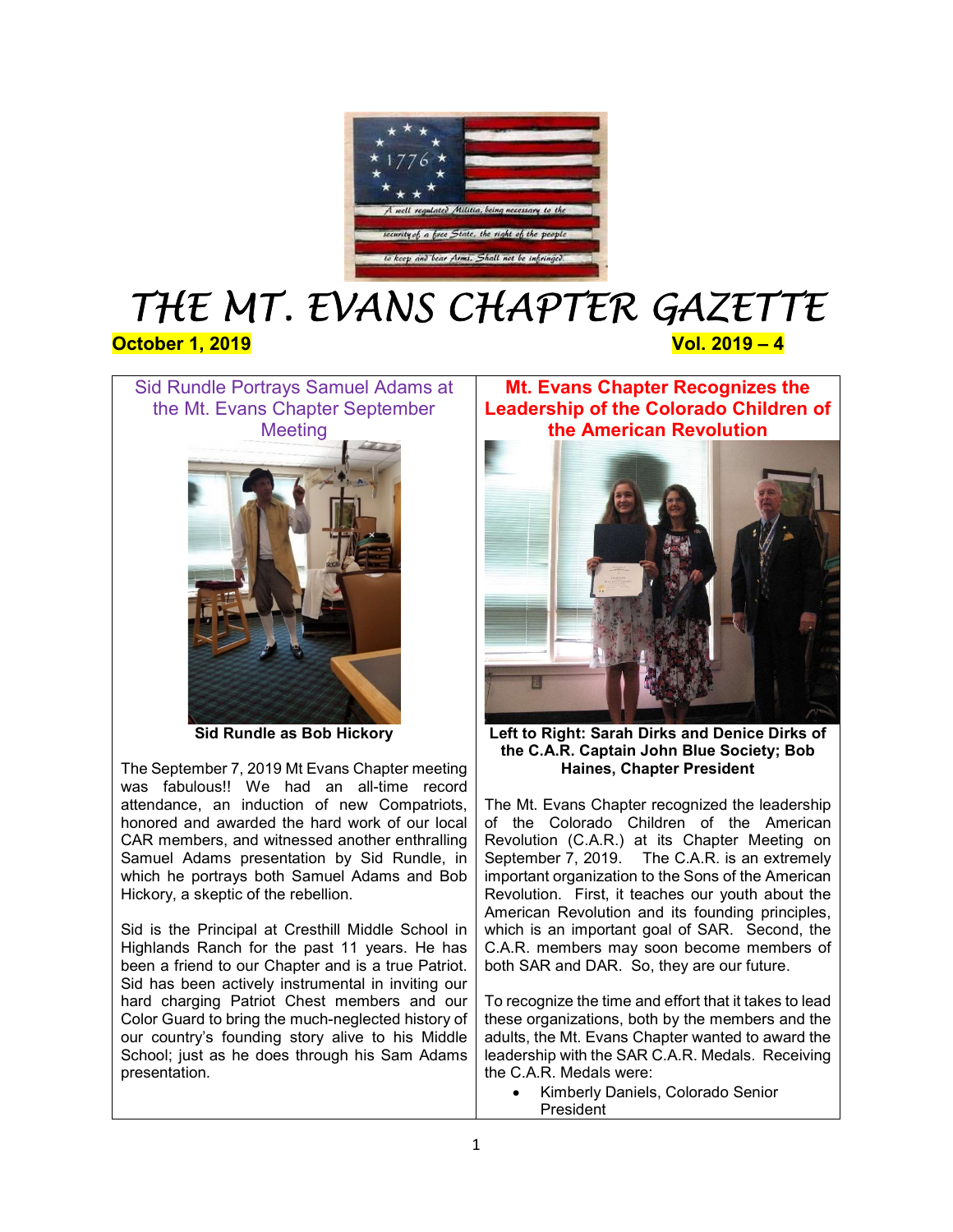It is Sam Adams' story seeking an answer to the crucial revolutionary historical question, words that are still echoing in modern times today. . ."When is enough…enough?"

Mt Evans wanted to express our thanks to Sid for his many acts of support to our Patriots and exposing our youth to the abandoned history of our great nation's founding. Therefore, during the Mt. Evans Chapter September 7, 2019 meeting, we awarded Sidney R. Rundle the Bronze Good Citizenship Medal.

On a personal note, we thank you Sid, for your service to our country, our community, your teaching profession, your honor to our Patriots, and for being a great role model to our youth, who will remember your indelible positive citizenship lesson forever.

#### Induction of New Members



Left to right: Kathy Peterson; Peter Peterson; Missy Sampson; and Jim Sampson

At the COSSAR Picnic held at the Roundup Ranch on August 10, 2019, three of the five members of the Borchelt family were inducted in the National Society, COSSAR and Mt. Evans Chapter. They were: William Roy, the father; Mark, one of two sons; and Ryan, one of two grandsons and the son of Kent. Mrs. Joella Lee Borchelt, a DAR member, pinned the rosettes on her husband, son and grandson.

At the Mt. Evans Chapter meeting on September 7, 2019, Peter Leroy Peterson of Denver was inducted into SAR. The rosette was pinned on him by his wife, Kathy. Also inducted, was James Norman Sampson of Denver. His rosette was pinned on by his daughter Missy, while the wife and mother, Jacquline, looked on.

- Tabitha Balow, Colorado President
- Alex Miller, Past Colorado President
- Collin Miller, Past Colorado President
- Heather Miller, Senior President, John Delaney Society and Past Colorado Senior President
- William Meilahn, President, John Delaney Society
- Bridget Clark-Cooper, Senior President, Cannonball Creek Society
- Lily Balow, Vice President and Past President, Cannonball Creek Society
- Jerusha Blackmer, Past Senior President, Cannonball Creek Society
- Brad Balow, Past Senior Vice President, Cannonball Creek Society
- Denice Dirks, Senior President, Captain John Blue Society
- Sarah Dirks, President, Captain John Blue Society

The Mt. Evans Chapter also presented each organization with a check for \$100 to support their programs. We salute these individuals and wish them and their organizations success in the future.

#### !!!2020 SAR Dues Are Now Due!!!

Coincident with your receipt of this newsletter, as the Treasurer, I will be placing your notice of 2020 SAR dues in the mail. The Bylaws requires us to mail the first notice on October 1. In order to remain current in your membership and avoid a "reinstatement fee," I must receive your dues remittance not later than December 31, 2019. However, I would like to encourage all of you to please write a check the day you receive your notice, and immediately return the form, with the check to me. We are not using any form of electronic transfer of funds this year, so, please, pay your dues by check!

 I know, some of you with "cash flow" sensitivity, like me, prefer to wait until the last minute to make a financial commitment and turn a check loose. However, with interest rates at historic lows, the ability to earn a "mite" of interest by holding on to your monetary assets makes no economic sense. In addition, by filing the notice away, many of you will forget you received it, and our Chapter will incur additional cost to prepare a second notice and mail those out by mid-November to "remind" you to please mail in a check for your 2020 dues. And, if the experience of past years is any indication, I and President Bob will spend valuable personal time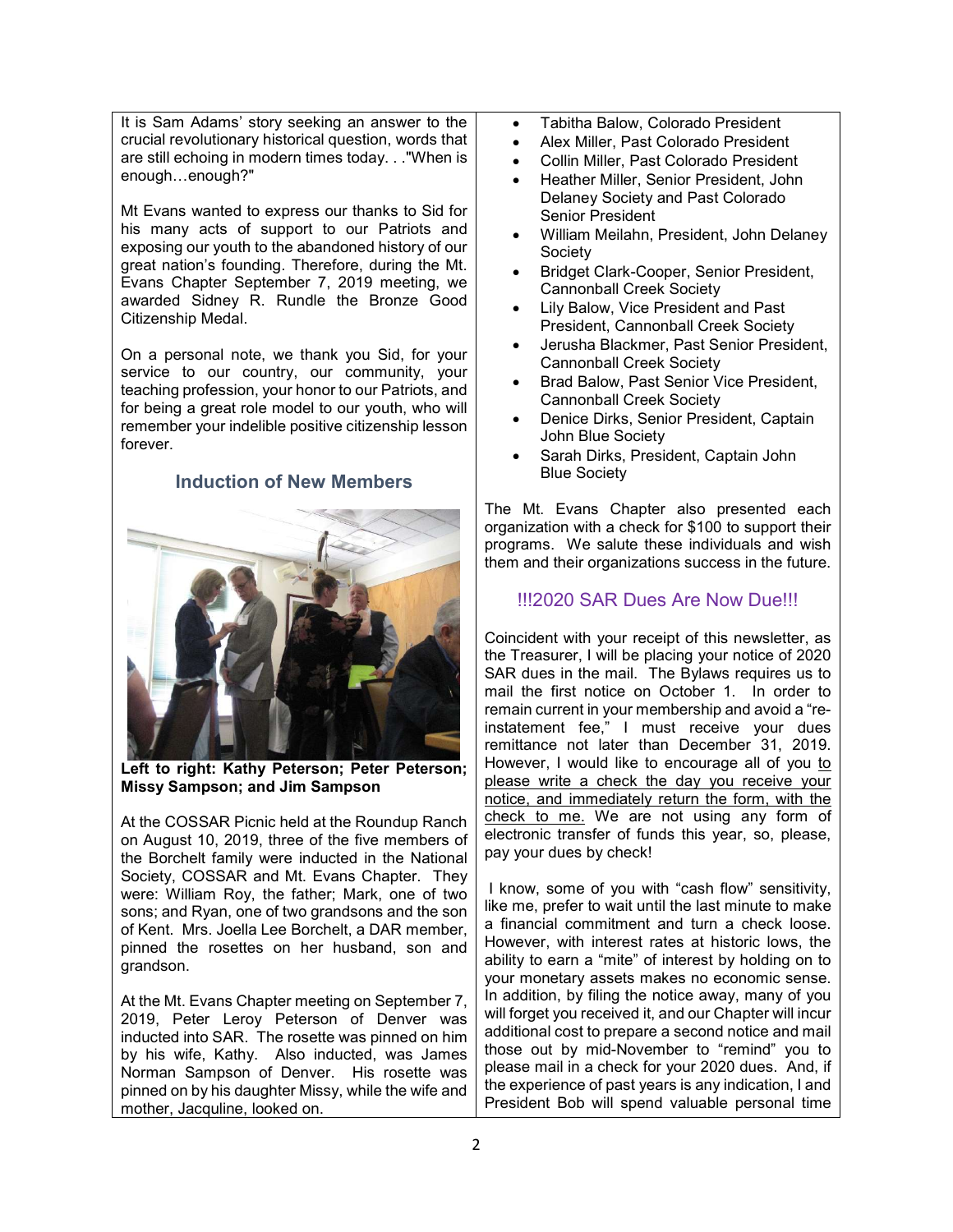The Chapter welcomes all of these newly inducted members and looks forward to their participation with us in the future.

#### !!!VETERANS!!!!

The November 9<sup>th</sup> Chapter meeting will honor veterans. So, if you are a veteran, wear your uniform! Or wear or bring something as a memento of your service. Of course, colonial dress is always appropriate.

#### Next Chapter Meeting Will Honor the Honor Bell Foundation



The next Chapter Meeting is November 9th, 2019 at the Broken Tee Golf Club will be another great presentation that you will want to attend.

Ms. Michelle Mallin, is the Chief of Staff and Cofounder of the Honor Bell Foundation. The Foundation, a Colorado nonprofit, 501(c) (3) corporation based in Denver, provides a unique funeral honor for deceased military veterans through the slow ringing, known as tolling, of a ceremonial Honor Bell.

The Honor Bell is a one-of-a kind 1000-pound bronze instrument used to render honors at the funerals of veterans and personnel killed in action to augment the dignity and respect owed to those that have served our nation.

The bell, which is housed at Fort Logan Cemetery in Denver, is used in a formal ceremony that is a centerpiece of military funeral honors. The Foundation recruits only military veterans and only they may toll the bell. The Foundation's mission is to create a community of veterans to foster public appreciation of military service and honor their fellow veterans with a proper, final tribute.

near the Christmas holidays making phone calls to encourage the last holdouts to please renew your membership.

If you decide you do not desire to continue your membership in SAR for 2020, I would appreciate it if you would communicate that to either Bob Haines or me. You might do this by returning the dues notice with written confirmation of your desire to withdraw, or email me (coyners@aol.com), or give me a call at 303-697-4347.

As in prior years, we ask that, in addition to your dues, you consider a donation to one or more of the programs in which your Chapter participates; namely, Patriot Chest, Eagle Scouts, Color Guard, JROTC/ROTC Program and the General Fund. Through your generosity, over the past two years we have purchased a musket and bayonet (shared with the Colorado Society), a tent, and two musician coats, which are used in our Patriot Chest and Color Guard activities. So, please consider a donation to these funds. Of the \$65 dollars in annual dues that applies to most of us, \$35 goes to National, \$20 to the Colorado Society, and our Chapter retains only \$10. While our Chapter at the moment is solvent, your BOM is continually exploring ways in which we can make our Society more recognized in our community, and to more effectively spread our message of the sacrifice made by our ancestors to win our freedom from Great Britain and establish the United States of America and our continued responsibility as citizens to maintain a free nation.

Finally, some of you seem to hold an annual contest as to who will be the last one to get their dues in by the deadline. Accordingly, the BOM recently approved my request to award a prize to the Compatriot who submits the last payment of 2020 dues. ++ The prize for this honor this year-- you will be named Treasurer of the Mt. Evans Chapter, SAR for 2020!

So, unless you want to be Treasurer, please promptly mail in your dues for 2020 as soon as possible after receiving your notice. It will be sincerely appreciated!

Mike Coyner, Chapter Treasurer

<sup>++</sup> If all dues are received by November 30, 2019, the Treasurer will be appointed in the conventional manner.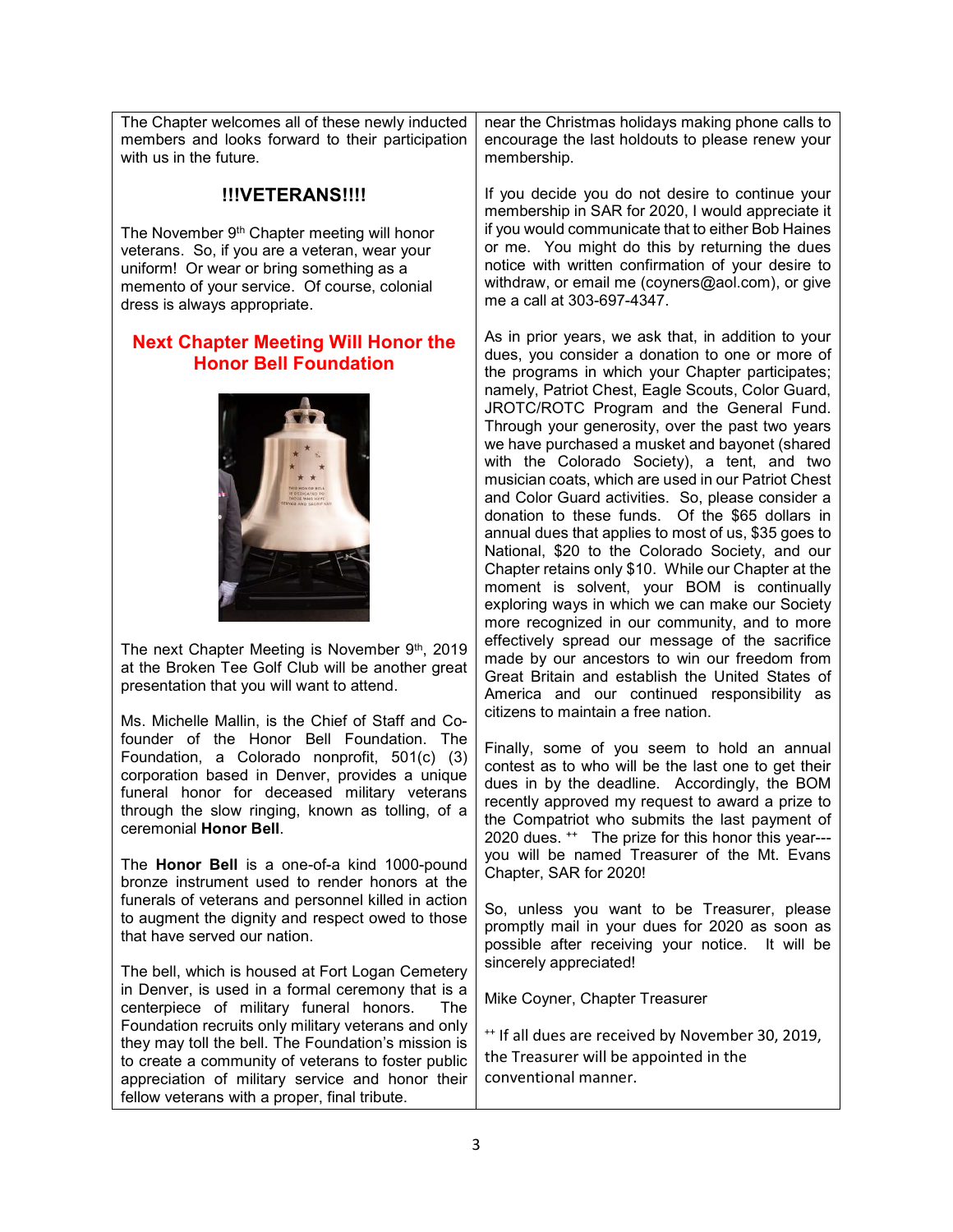The Honor Bell will be located in the Broken Tee's parking lot for everyone to experience. Please be sure to respond to our President Bob Haines' Evite when he sends it out for the November  $7<sup>th</sup>$  meeting.

### George Washington's Seal Ring



Probably SAR's most valuable possession is George Washington's seal ring. It rests in a safety deposit box all year, except for one night annually when it is taken out and placed on the finger of the new President General at his installation during the Congress.

The ring is gold with a thin band and delicate shank. The setting is a light orange carnelian incised with the Washington crest: a shield with three stars at the top and two transverse bands beneath; surmounted by a crown containing a griffin; underlain by a ribbon bearing the Latin words "Exitus acta probat," which is translated "the outcome proves the deed." The ring is housed in its original box and was given to the SAR in 1922 with an affidavit of authenticity from William Lanier Washington.

All living Presidents General are permitted to purchase a replica of the ring, which costs several thousands of dollars. If you meet a past PG, as to see his ring as he is likely wearing it!

#### Pre-Determination for Burials in a VA National Cemetery

At our September Chapter meeting, I mentioned the fact that if you are a veteran, you and your spouse might be eligible to be buried in a National Cemetery. The plot is free. Another benefit is that you may get a pre-determination of your eligibility by filling out a one-page application.

### Did You Know?



Drummer Mike Coyner

The earliest recorded use of a drum in battle was in 684 BC in China. From banging on hollowed out trees to send messages, the use of a drum to signal instructions to armies in battle and activities in camp had developed to a well-established regimen by the time of the American Revolution.

In the din of battle, with smoke and noise of muskets and cannon, it was impossible for commanders to vocalize instructions to the army. Because of their pitch, which could be heard in the thick of battle, drums and fifes were used to signal the army to advance, turn right or left, retreat, etc. Drums and fifes were also used in camp to signal reveille, gather wood and water, call the sergeants to gather, signal the army to "fall in", etc.

Generally, each company in a Continental Army regiment had one drummer and fifer. At the beginning of the war, most of the signals used in the Continental Army were based on those of the British Army. On June 4, 1777, General George Washington complained that the "music of the army [was] in general very bad". He ordered that the drum and fife Majors exert themselves to improve it, or they will be reduced (demoted) and their extraordinary pay taken from them. In addition, specific hours were assigned "for all drums and fifes, of each regiment, to attend them and practice."

Because it was critical that a commander be able to quickly locate his drummer and fifer during battle, musicians were generally stationed close to the commander. In addition, drummers and fifers of the Continental Army wore uniforms with colors reverse to those of the army. We all recognize a Continental soldier with a blue jacket with red trim or "facing". Drummer and fifers, then, wore red